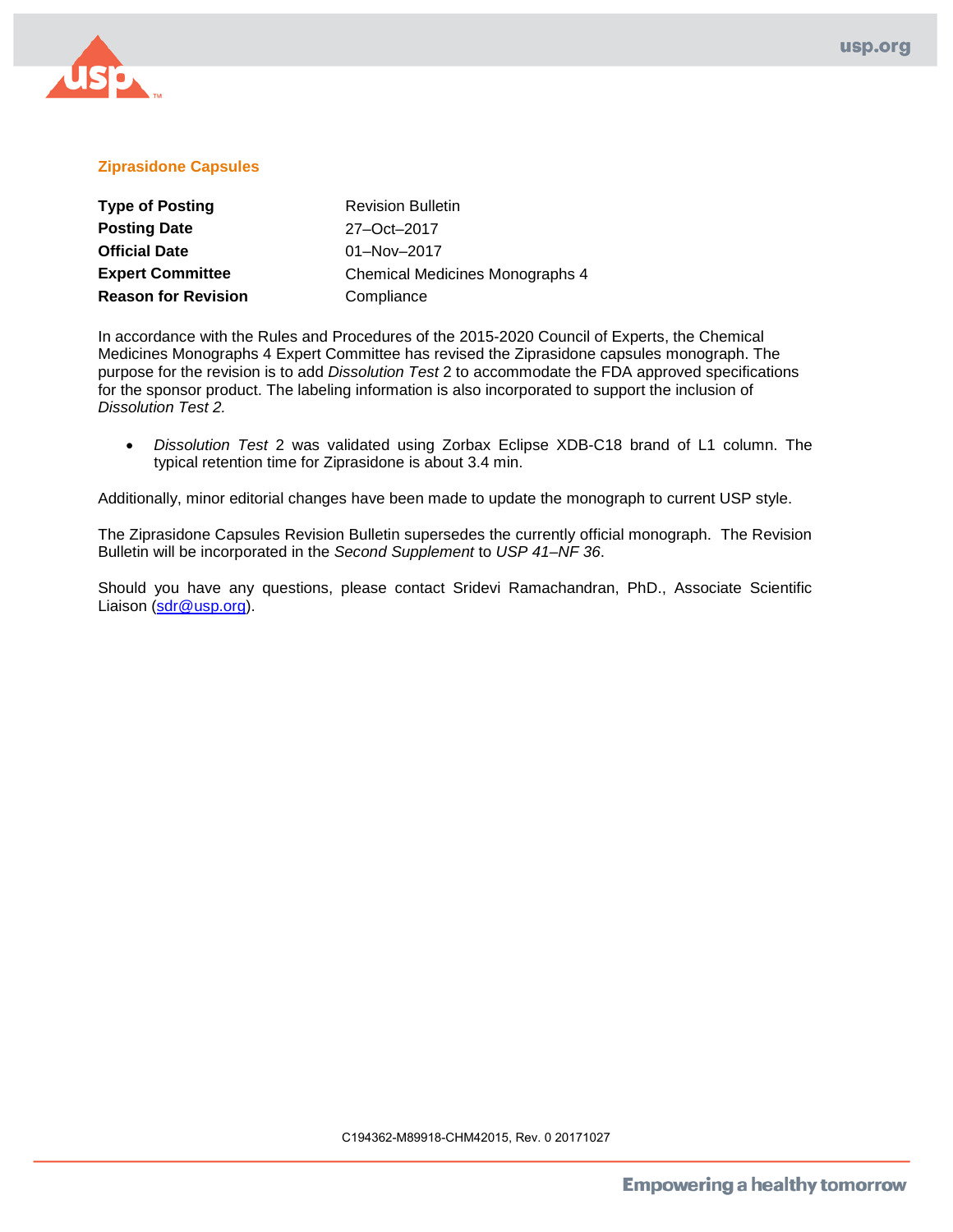# **Ziprasidone Capsules** *M<sub>a</sub>*

- **IDENTIFICATION PERFORMANCE TESTS** • **A.** The retention time of the major peak of the *Sample solution* corresponds to that of the *Standard solution*, as obtained in the *Assay*. *Change to read:*
- •**B.** The UV spectrum of the major peak of the *Sample* **solution** corresponds to that of the *Standard solution*, as • **DISSOLUTION**  $\langle 711 \rangle$  obtained in the *Assay*.

- 
- 
- 
- 
- **PROCEOUME**<br> **PROCEOUME**<br> **PROCEOUME**<br> **PROCEOUME**<br> **PROCEOUSE TO 1000** (16161) and *Butter* (1336, (V/v) of triethylamine in water<br>
Mothin glacial acetic and 10 *tf* 6.0.<br>
With glacial acetic and 10 *tf* 6.0.<br>
With gla
	-

- 
- 
- 
- 

- 
- 
- 
- 

$$
Result = (r_U/r_S) \times (C_S/C_U) \times (M_{r1}/M_{r2}) \times 100
$$

- 
- -

- $C_U$  = nominal concentration of ziprasidone in the Sample solution (mg/mL)
- = molecular weight of ziprasidone free base,<br>412.94
- **DEFINITION**<br>
Ziprasidone Capsules contain an amount of ziprasidone hy-<br>
drochloride; 467.41 for the monohydrate,<br>
of the labeled amount of ziprasidone (C<sub>21</sub>H<sub>21</sub>ClN<sub>4</sub>OS).<br>
of the labeled amount of ziprasidone (C<sub>21</sub>H<sub>2</sub>

Test  $1_{\bullet}$  (RB 1-Nov-2017)

**Tier 1**<br>**Phosphate buffer, pH 7.5:** Dissolve 7.8 g of mono-<br>**Phosphate buffer, pH 7.5:** Dissolve 7.8 g of mono-<br>Buffer: 0.3% (y/y) of triethylamine in water

- 
- 
- prepared from the filtered Sample stock solution and<br>
Mobile phase<br>
Chromatographic system<br>
Chromatographic system Suitability.)<br>
Chromatographic system Suitability.<br>
Chromatography (621), System Suitability.<br>
Mode: LC<br>
C

- 
- 
- 
- 

- 
- 
- 
- 

Result =  $(r_U/r_S) \times (C_S/L) \times V \times (M_{r1}/M_{r2}) \times 100$ 

- *r*<sub>*U*</sub> = peak response of ziprasidone from the *Sample*<br> *r*<sub>*U*</sub> = peak response of ziprasidone from the *solution*<br> *r*<sub>*s*</sub> = peak response of ziprasidone from the *solution*<br> *r*<sub>*s*</sub> = peak response of ziprasidone
	-
- $C_5$  = peak response of ziprasidone from the<br>
Standard solution<br>  $C_5$  = concentration of USP Ziprasidone<br>
Hydrochloride RS in the Standard solution<br>
(mg/mL)<br>
(mg/mL)<br>
(mg/mL)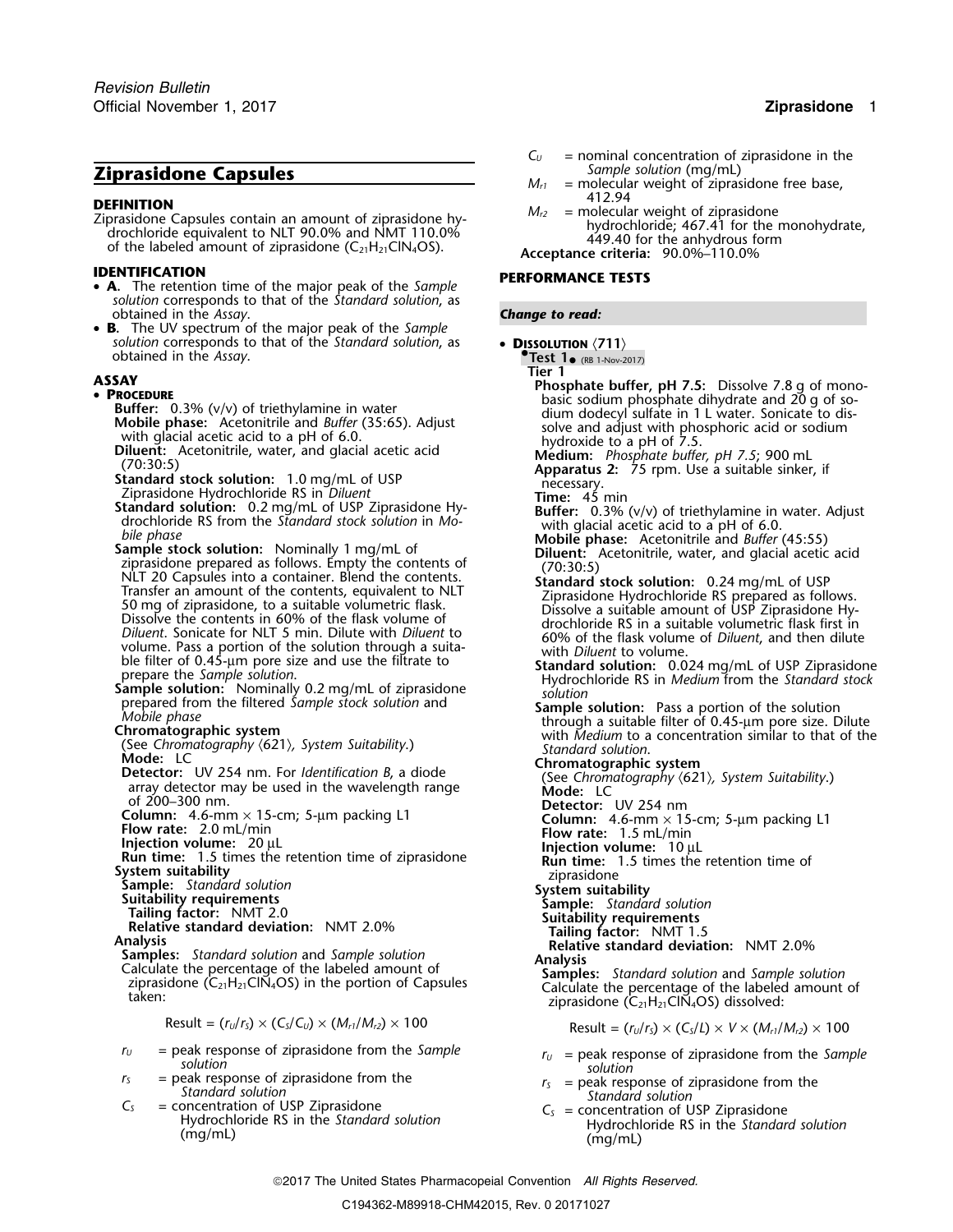- 
- 
- 
- $M_{\ell^2}$  = molecular weight of ziprasidone the the dissolution bath and timer and add 200 mL of
- **Tolerances:** NLT 75% (*Q*) of the labeled amount of additional 45 min.<br>
ziprasidone (C<sub>21</sub>H<sub>21</sub>ClN<sub>4</sub>OS) is dissolved. **Chromatographic system** ziprasidone  $(C_{21}H_{21}CIN_4OS)$  is dissolved.<br>If the above tolerance cannot be met, proceed to
- If the above tolerance cannot be met, proceed to (See *Chromatography*  $\langle 621 \rangle$ *, System Suitability.*)<br>Tier 2.
- 
- **Solution A:** Dissolve 7.8 g of monobasic sodium<br>
phosphate dihydrate in 1 L of water. Sonicate to dis-<br>
solve and adjust with phosphoric acid or sodium hy-<br> **Flow rate:** 1.5 mL/min phosphate dihydrate in 1<sup>'</sup>L of water. Sonicate to dissolve and adjust with phosphoric acid or sodium hy- **Flow rate:** 1.5 mL/min droxide to a pH of 7.5. Dissolve 10 g of pancreatin in the resulting solution.
- **Solution B:** Dissolve 7.8 g of monobasic sodium<br>
phosphate dihydrate in 1 L of water. Adjust with **System suitability** phosphate dihydrate in 1L of water. Adjust with **System suitability**<br>phosphoric acid or sodium hydroxide to a pH of 7.5. **Sample:** Standard solution phosphoric acid or sodium hydroxide to a pH of 7.5. **Sample:** *Standard solution* Dissolve 90 g of sodium dodecyl sulfate in the result- **Suitability requirements**
- **Medium:** Transfer 700 mL of *Solution A* to the dissolution vessel and equilibrate at 37° for 15 min. Add **Analysis**<br>200 mL of Solution B; 900 mL.
- **Apparatus 2:** 75 rpm. Use a suitable sinker, if Calculate the percentage of the labeled amount of necessary.
- **Time:** 45 min
- Analyze the *Sample solution* using the liquid chromat- Result =  $(r_U/r_S) \times (C_S/L) \times V \times (M_{r1}/M_{r2}) \times 100$ ographic procedure described in *Tier 1*.
- ziprasidone (C<sub>21</sub>H<sub>21</sub>ClN<sub>4</sub>OS) is dissolved. *•* 21 Solution
- **Test 2:** If the product complies with this test, the *r<sub>S</sub>* = peak response of ziprasidone from the labeling indicates that the product meets USP *Dissolu*-<br>labeling indicates that the product meets USP *Dissolu*labeling indicates that the product meets USP *Dissolu-*<br>tion Test 2.

- **Medium:** 2% sodium lauryl sulfate in pH 7.5 phos-<br>
phate buffer (dissolve 6.9 a of monobasic sodium  $\mu$  = label claim (mg/Capsule) phate buffer (dissolve 6.9 g of monobasic sodium **L** = label claim (mg/Capsule) <sup>p</sup>hosphate monohydrate and 1.6 g of sodium hy- *<sup>V</sup>* = volume of *Medium*, <sup>900</sup> mL phosphate monohydrate and 1.6 g of sodium hy-<br>droxide in 900 mL of water, adjust with 1 N sodium  $M_{r1}$  = molecular weight of ziprasidone, 412.94<br>hydroxide to a pH of 7.5 and dilute with water to  $M_{r2}$  = molecular weig hydroxide to a pH of 7.5 and dilute with water to *M*<sup>2</sup> = 1000 mL
- **Apparatus 2:** 75 rpm. Use a suitable sinker, if necessary.
- 

- **Medium A:** pH 7.5 phosphate buffer (dissolve 6.9 g) of monobasic sodium phosphate monohydrate and<br>1.6 g of sodium hydroxide in 900 mL of water, ad-<br>intervith 1.N sodium hydroxide to a pH of 7.5 and<br>**• ORGANIC IMPURITIES** just with 1 N sodium hydroxide to a pH of 7.5 and<br>dilute with water to 1000 mL ) with 1% pancreatin;<br>700 mL<br>delium B: pH 7.5 phosphate buffer with 9% of solution A: Methanol and *Buffer* (33:67). Adjust with<br>the phosphori
- 
- 
- with the addition of *Medium B*
- **Solution A:** Dissolve 2.7 g of monobasic sodium **Table 1**
- 
- 
- 
- **Standard solution:** (*L*/900) mg/mL of USP 15 15 15 16 16 16 16 16 16 16 16 16 17 17 17 17 17 17 17 17 17 17 17 Ziprasidone Hydrochloride RS in *Medium* from *Stan-* <sup>40</sup> <sup>55</sup> <sup>45</sup> *dard stock solution*, where *L* is the label claim of ziprasidone in mg/Capsules **Sample solution:** Pass a portion of the solution through a suitable filter of 0.45-µm pore size.
- 

*L* = label claim (mg/Capsule) **Procedure:** Perform the test using the conditions in **Procedure:** Perform the test using the conditions in *V* = volume of *Medium*, 900 mL *V* = volume of *Medium*, 900 mL<br>*M<sub>r1</sub>* = molecular weight of ziprasidone free base, with new Capsules using the conditions in *Tier 2* as molecular weight of ziprasidone free base, with new Capsules using the conditions in *Tier 2* as<br>follows. After 15 min with 700 mL of *Medium A*, sto 412.94 follows. After 15 min with 700 mL of *Medium A*, stop hydrochloride; 467.41 for the monohydrate, *Medium B* pre-equilibrated at 37 ± 0.5°. Restart the 449.40 for the anhydrous form **bath** and timer, and continue the dissolution for are bath and timer, and continue the dissolution for an additional 45 min.

- 
- *Tier 2*. **Mode:** LC **Tier 2 Detector:** UV 254 nm **Run time:** 1.8 times the retention time of ziprasidone ing solution. Sonicate to dissolve. **Tailing factor:** NMT 2.0 200 mL of *Solution B*; 900 mL. **Samples:** *Standard solution* and *Sample solution*

ziprasidone ( $C_{21}H_{21}C\tilde{N}_4OS$ ) dissolved:

- **Tolerances:** NLT 75% (*Q*) of the labeled amount of *<sup>r</sup><sup>U</sup>* = peak response of ziprasidone from the *Sample*
	-
- $=$  concentration of USP Ziprasidone **Tier 1** Hydrochloride RS in the *Standard solution*<br>Medium: 2% sodium lauryl sulfate in pH 7.5 phos-<br>Medium: 2% sodium lauryl sulfate in pH 7.5 phos-
	-
	-
	-
	- hydrochloride; 467.41 for the monohydrate<br>form, 449.40 for the anhydrous form
- necessary.<br>**Tolerances:** NLT 75% (*Q*) of the labeled amount of<br>**Time:** 60 min ziprasidone (C<sub>21</sub>H<sub>21</sub>ClN<sub>4</sub>OS) is dissolved.• (RB 1-Nov-2017)
- **Time:** 60 min<br>**Tier 2 UNIFORMITY OF DOSAGE UNITS** ∢905): Meet the<br>Medium A: pH 7.5 phosphate buffer (dissolve 6.9 α bequirements

- 
- 
- Medium B: pH 7.5 phosphate buffer with 9% of so<br>
dium lauryl sulfate; 200 mL<br>
Apparatus 2: 75 rpm. Use a suitable sinker, if (55:5:40). Adjust with potassium hydroxide to a pH of<br>
Time: 15 min for Medium A; 45 min for Medi

| phosphate monohydrate in 1 L of water. Adjust with<br>1 N sodium hydroxide to a pH of 6.0.            | Time<br>(min) | <b>Solution A</b><br>(%) | <b>Solution B</b><br>(%) |
|-------------------------------------------------------------------------------------------------------|---------------|--------------------------|--------------------------|
| <b>Mobile phase:</b> Acetonitrile and Solution A (50:50)                                              |               | 100                      |                          |
| <b>Diluent:</b> Acetonitrile and water (50:50)<br><b>Standard stock solution: 0.48 mg/mL of USP</b>   |               | 100                      |                          |
| Ziprasidone Hydrochloride RS in Diluent                                                               | 20            | 85                       |                          |
| <b>Standard solution:</b> (L/900) mg/mL of USP                                                        | 30            | 85                       |                          |
| Ziprasidone Hydrochloride RS in Medium from Stan-                                                     | 40            | 55                       |                          |
| dard stock solution, where L is the label claim of                                                    |               | 40                       | 60                       |
| ziprasidone in mg/Capsules                                                                            | 65            | 25                       |                          |
| Sample solution: Pass a portion of the solution<br>thus ush a suitable filter of $0.45$ una none size |               |                          |                          |

2017 The United States Pharmacopeial Convention *All Rights Reserved.*